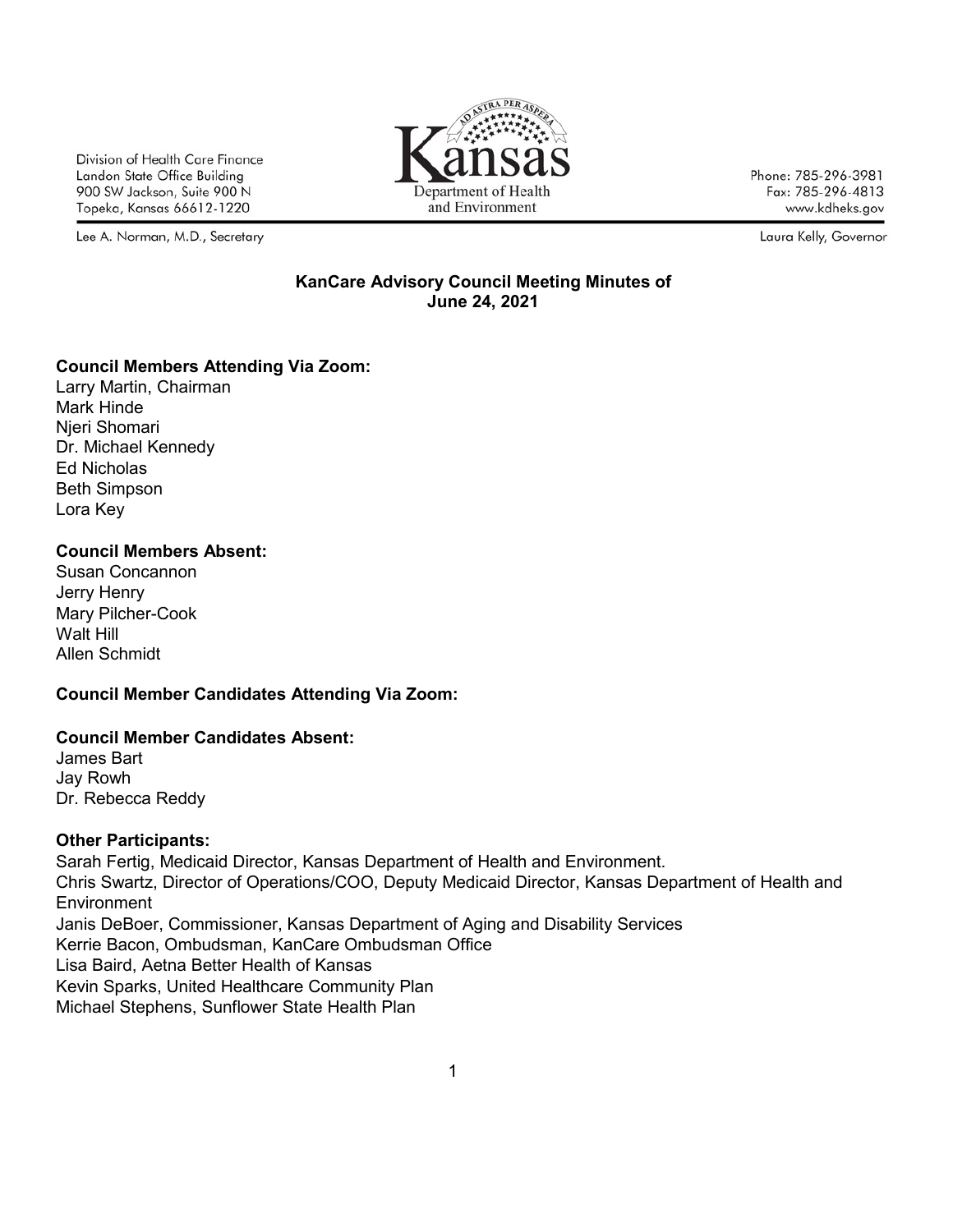#### **Welcome – Larry Martin, Chairman**

Larry Martin welcomed council members and public attendees and took roll.

#### **Review and Approval of Minutes from Council meeting December 8, 2020 and March 11, 2021**

Larry Martin stated a quorum is not present to approve the December 8, 2020 and March 11, 2021 meeting minutes. Sarah Fertig suggested to table the approval of the meeting minutes until the next meeting.

#### **Old Business – KanCare Advisory Council**

### **Define the capable person policy in regard to the care of our disabled kids and adults in need of care per their personal care plans – Ed Nicholas**

Michael Stephens from Sunflower State Health Plan stated he will follow up with his team. Lisa Baird with Aetna Better Health will be reaching out to the clinical team and director. Jon Hamdorf from United Healthcare will follow up with the Health Service Director. Topic will remain on old business.

### **What are we doing to minimize the occurrence of these things happening to our most vulnerable population – Ed Nicholas [https://www.today.com/health/how-pandemic-has-hurt-medically-fragile](https://www.today.com/health/how-pandemic-has-hurt-medically-fragile-families-today-t210915)[families-today-t210915](https://www.today.com/health/how-pandemic-has-hurt-medically-fragile-families-today-t210915)**

Ed Nicholas stated the MCO's are doing an admirable job in addressing these issues. Topic will be removed from old business.

### **Why can't businesses that deal with the public provide a changing table for our special needs' kids and or adults that require assistance for this task – Ed Nicholas**

Njeri Shomari suggested looking at different ways of utilizing disabled space for adults and children and the possibility of forming a group of those interested in advocating for this type of policy change in the state. Sarah Fertig suggested reaching out to the Disability Rights Center of Kansas [Disability Rights](https://gcc02.safelinks.protection.outlook.com/?url=https%3A%2F%2Fwww.drckansas.org%2F&data=04%7C01%7CBrandi.Homer2%40ks.gov%7C966a2caa864a4b14180908d93749358d%7Cdcae8101c92d480cbc43c6761ccccc5a%7C0%7C0%7C637601609835329691%7CUnknown%7CTWFpbGZsb3d8eyJWIjoiMC4wLjAwMDAiLCJQIjoiV2luMzIiLCJBTiI6Ik1haWwiLCJXVCI6Mn0%3D%7C1000&sdata=8IwSd%2FM%2F56kAXhCCbZaBEJ9M%2BbwbASVH0V8I2x1MRdA%3D&reserved=0) [Center of Kansas \(drckansas.org\)](https://gcc02.safelinks.protection.outlook.com/?url=https%3A%2F%2Fwww.drckansas.org%2F&data=04%7C01%7CBrandi.Homer2%40ks.gov%7C966a2caa864a4b14180908d93749358d%7Cdcae8101c92d480cbc43c6761ccccc5a%7C0%7C0%7C637601609835329691%7CUnknown%7CTWFpbGZsb3d8eyJWIjoiMC4wLjAwMDAiLCJQIjoiV2luMzIiLCJBTiI6Ik1haWwiLCJXVCI6Mn0%3D%7C1000&sdata=8IwSd%2FM%2F56kAXhCCbZaBEJ9M%2BbwbASVH0V8I2x1MRdA%3D&reserved=0) and the Kansas Commission on Disability Concerns [Home - Kansas](https://gcc02.safelinks.protection.outlook.com/?url=https%3A%2F%2Fkcdcinfo.ks.gov%2Fhome&data=04%7C01%7CBrandi.Homer2%40ks.gov%7C966a2caa864a4b14180908d93749358d%7Cdcae8101c92d480cbc43c6761ccccc5a%7C0%7C0%7C637601609835319731%7CUnknown%7CTWFpbGZsb3d8eyJWIjoiMC4wLjAwMDAiLCJQIjoiV2luMzIiLCJBTiI6Ik1haWwiLCJXVCI6Mn0%3D%7C1000&sdata=FR4s7iyj5%2FY6HOyXA8TAprhy3%2BtXPvSF4QVEoNJdztE%3D&reserved=0) [Commission on Disability Concerns \(ks.gov\).](https://gcc02.safelinks.protection.outlook.com/?url=https%3A%2F%2Fkcdcinfo.ks.gov%2Fhome&data=04%7C01%7CBrandi.Homer2%40ks.gov%7C966a2caa864a4b14180908d93749358d%7Cdcae8101c92d480cbc43c6761ccccc5a%7C0%7C0%7C637601609835319731%7CUnknown%7CTWFpbGZsb3d8eyJWIjoiMC4wLjAwMDAiLCJQIjoiV2luMzIiLCJBTiI6Ik1haWwiLCJXVCI6Mn0%3D%7C1000&sdata=FR4s7iyj5%2FY6HOyXA8TAprhy3%2BtXPvSF4QVEoNJdztE%3D&reserved=0) Sarah emailed the information following the meeting to Ed Nicholas. Topic will be removed from old business.

### **New Business – KanCare Advisory Council**

Ed Nicholas requested moving forward for meeting packets to be emailed one week prior to the meeting to allow time for review.

#### **KDHE Update – Sarah Fertig, Medicaid Director, Kansas Department of Health and Environment and Chris Swartz, Director of Operations/COO, Deputy Medicaid Director, Kansas Department of Health and Environment**

Sarah Fertig stated the Protected Income Level (PIL) increase to 300% off SSI for HCBS and PACE is effective July 1, 2021, awaiting CMS approval. The legislature passed a bill which created a new type of provider called a Certified Community Behavioral Health Clinic (CCBHC) which will take effect May 2022. The legislature passed a 5% rate increase for I/DD waiver providers. In addition, the legislature passed a \$15 per day nursing facility rate increase retroactive to July 2020 thru June 30, 2021. The private duty nursing rate increased for the TA waiver from \$37 to \$47 per hour effective July 1, 2021.

The American Rescue Plan Act passed in March which allows states to use 100% federal funding to pay for COVID-19 vaccines for Medicaid beneficiaries effective April 1, 2021. Medicare added \$35 per shot for COVID-19 vaccines administered in the patient's home effective June 8, 2021. KDHE is in the process of obtaining CMS approval to do the same. The American Rescue Plan Act also included a new option for states to extend coverage for pregnant women through 12 months postpartum through a state plan amendment, rather than losing coverage about 60 days postpartum. The FMAP funding for HCBS, PACE and home health increased by 10% for 12 months, which can be spent over the course of three years.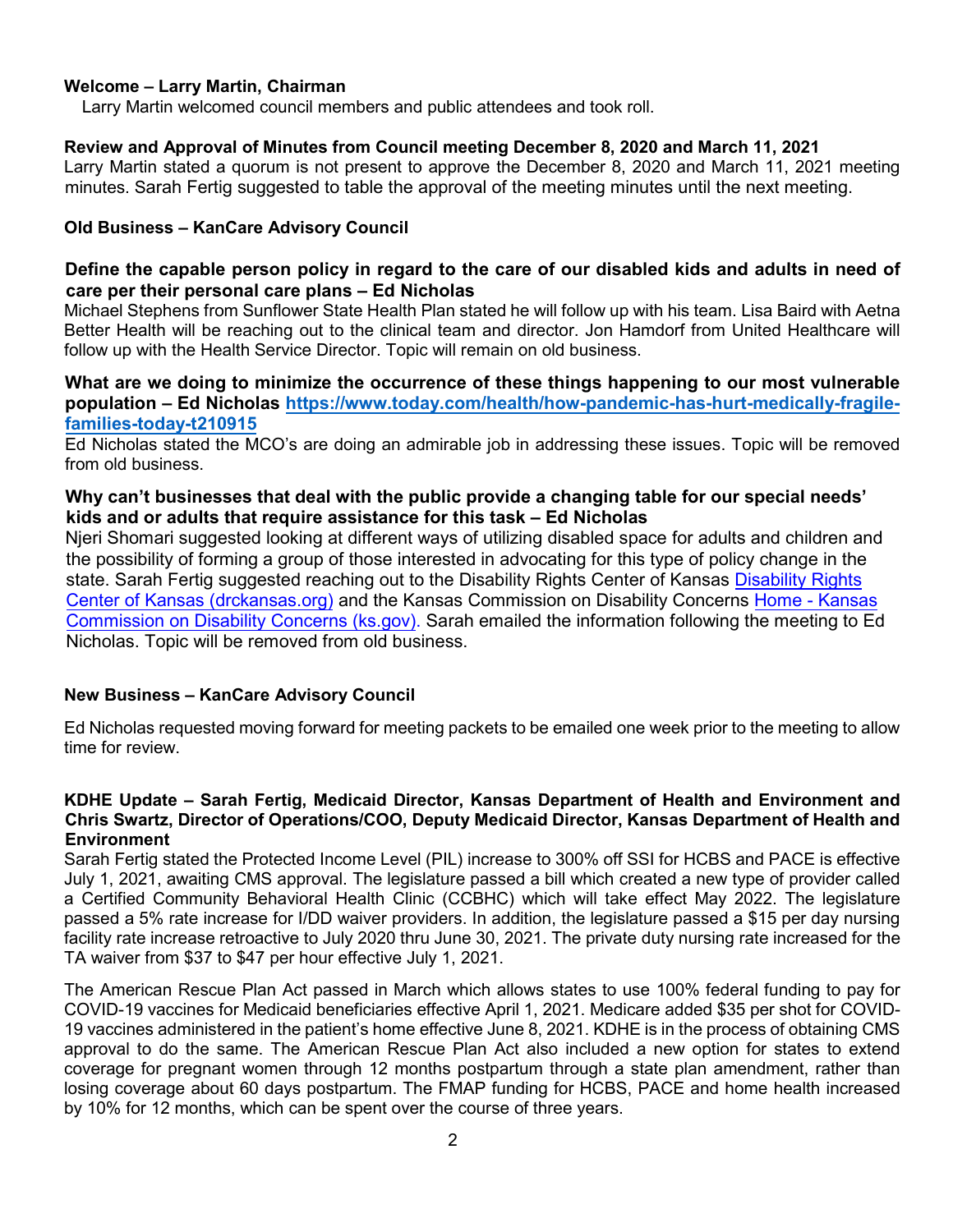The STEPS behavioral health employment support pilot program launches July 1, 2021. This is a program for up to 500 KanCare members aged 16-65 who receive SSI or SSDI and have certain behavioral health primary diagnoses. Members enrolled in Medicaid and waitlisted for the I/DD and PD waiver can join this program. KanCare members who are on the I/DD, PD, or BI waivers and are willing to leave their HCBS waiver can join as well. STEPS participants who are on the HCBS waiver or waitlist will be able to return to the waiver or waitlist if they decide to quit the STEPS program. Kerrie Bacon had a question regarding the program differing from Working Healthy. Sarah will email Kerrie information outlining differences of the programs.

The MCO contracts expire the end of calendar year 2023. An RFP has closed for a consultant to help with this process and the state would like to have a contractor awarded and onboard in the near future.

**KDADS Update – Janis DeBoer, Deputy Secretary, Kansas Department for Aging and Disability Services** Janis DeBoer stated KDADS took 22 adult care homes into receivership due to insolvency or because lifethreatening or endangering conditions existed at the facilities. Of the 22 nursing facilities in receivership, one facility located in Topeka remains and is on the market for sale. KDADS intends to form a long-term commission with Long Term Care Commissioner to bring the nursing facility back to the spotlight. The nursing facility program has some significant changes coming up specific to rate settings that will require significant time and energy.

A 10% FMAP bump will yield \$80mil which KDADS will submit to CMS for a narrative and spending plan by July 9, 2021. The HCBS and PACE opportunities are Workforce, Access to Care and Employment. KDADS hopes to hand out at least \$40mil to HCBS employers to provide sign on bonuses or retention bonuses to their direct care service staff.

KDADS initiated a policy workgroup of stake holders to review the waiver program's key areas: eligibility, services delivery, and transition. The goal of the review is to develop policies and processes that support a waiver participant's ability to access appropriate services in both scope and quantity; make progress toward individualized goals; and transition from the Brain Injury waiver as individualized goals are attained and greater independence is achieved. KDADS will continue its work with this group to ensure the continued success of the BI Waiver Program.

The HCBS settings Final Rule defines the qualities of settings that are eligible to receive HCBS funding. The Final Rule is designed with the intent to improve people's quality of life, increase their choices for services and settings, and provide them with more protections. Aims to ensure that individuals receiving long-term services and supports through home and community-based service programs have full access to benefits of community living and the opportunity to receive services in the most integrated setting appropriate. The Final Rule applies to all settings where Home and Community Based Services are delivered. HCBS Settings include nonresidential settings, such as adult day service centers, as well as residential settings, such as assisted living facilities. HCBS Settings are required to come into compliance by March 17, 2022.

Behavioral Health - significant progress made during the 2021 Legislative Session consisted of the following: Certified Community Behavioral Health Clinics (CCBHCs), 988 National system, Mobile Crisis for Adults and Children, Specialized – Nursing Facilities for Mental Health, and Housing options.